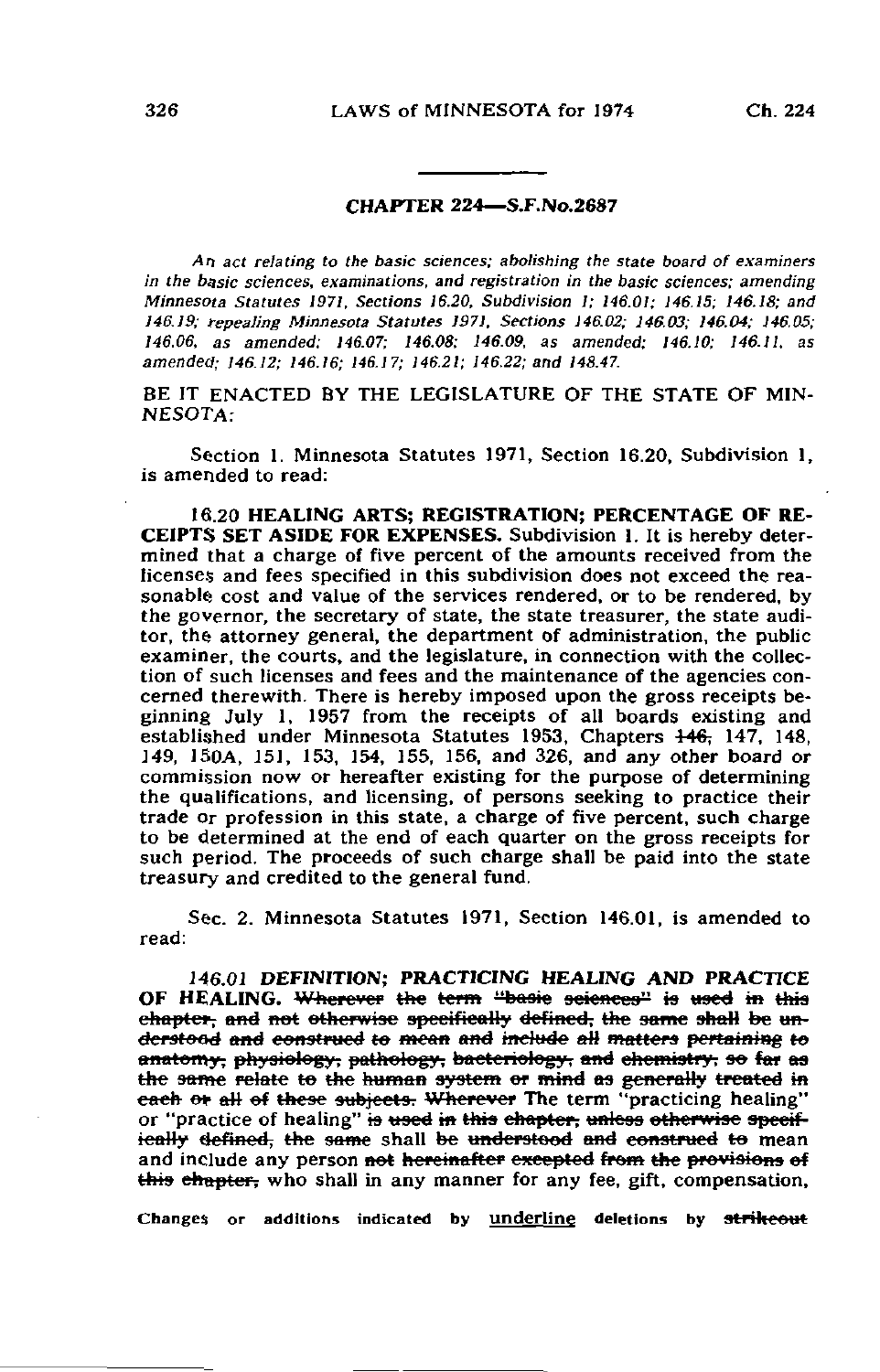or reward, or in expectation thereof, engage in, or hold himself out to the public as being engaged in, the practice of medicine or surgery, the practice of osteopathy, the practice of chiropractic, the practice of any legalized method of healing, or the diagnosis, analysis, treatment, correction, or cure of any disease, injury, defect, deformity, infirmity, ailment, or affliction of human beings, or any condition or conditions incident to pregnancy or childbirth, or examination into the fact, condition, or cause of human health or disease, or who shall, for any fee, gift, compensation, or reward, or in expectation thereof, suggest, recommend, or prescribe any medicine or any form of treatment, correction, or cure thereof; also any person, or persons, <del>not hereinafter</del> execpted from the provisions of this chapter, individually or collectively, who maintains an office for the reception, examination, diagnosis, or treatment of any person for any disease, injury, defect, deformity, or infirmity of body or mind, or who attaches the title of doctor, physician, surgeon, specialist, M.D., M.B., D.O., D.C., or any other word, abbreviation, or title to his name indicating, or designed to indicate, that he is engaged in the practice of healing.

Sec. 3. Minnesota Statutes 1971, Section 146.15, is amended to read:

146.15 DISCRIMINATION AGAINST SYSTEMS OF HEALING. The several boards or other officers whose duty it shall be to administer or carry into effect the provisions of this chapter shall, while exercising such authority, in no manner discriminate against any system or branch of healing  $\frac{1}{x}$  or against any high school, college, or university accredited by the University of Minnesota wherein any applicant may have received the preliminary education by this chapter required.

Sec. 4. Minnesota Statutes 1971, Section 146.18, is amended to read:

146.18 PRACTICING WITHOUT REGISTERING, OR DISPLAY-ING CERTIFICATE. Any person not hereinbefore excepted from the provisions of this chapter who shall practice healing or attempt to practice healing in this state without having recorded his certificate of registration in the basie sciences, in the manner herein provided, or without having registered with the examining board in the system or branch of healing by him pursued, as herein provided, or without displaying his certificate of registration in the basic sciences and his certificate of annual registration with the proper board of examiners, as herein provided, shall be guilty of a misdemeanor.

Sec. 5. Minnesota Statutes 1971, Section 146.19, is amended to read:

146.19 OTHER OFFENSES; PENALTY. Any person implicated in employing fraud or deception in applying for or securing a certificate ef registration in the basic sciences, er in passing any examination therefor, er in registering annually under this chapter - shall be guilty

Changes or additions indicated by underline deletions by strikeout